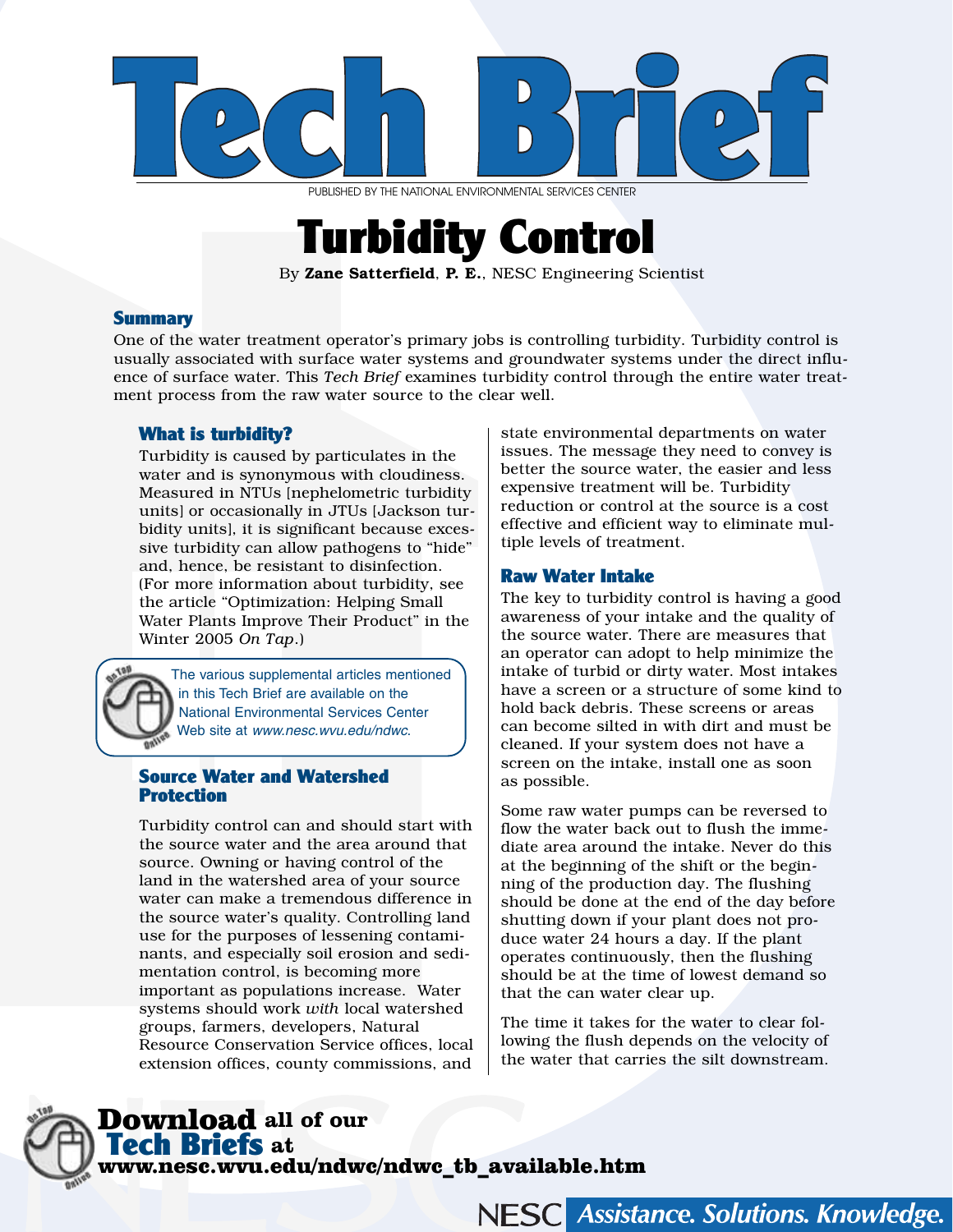The faster the water flows in the river, the less time it should take to clear up. If a reservoir is your source water, it may take several hours. If the pumps do not have the capability to reverse or there is not enough water to push back through the intake, the cleaning must be done manually using an excavator and a vacuum truck (and possibly even a diver). The cleaning intervals vary from once a year to once a decade, depending on how clean the source water is. Visual inspections may need to be done with a camera or diver. Don't forget to turn off the raw water pumps when inspecting.

The operator should record the raw water turbidity every day that he or she produces water, even if it is not a state requirement. Sampling the raw water should be done upstream from the intake. Even though the intake might be a long distance away from the plant, it is useful to see the difference between source water turbidity and the turbidity prior to treatment. Record data related to different operating scenarios, weather conditions, and other incidences that increase or decrease turbidity in the water.

If the plant does not operate continuously and can shut down temporarily, a good practice is to produce water before any rain storms when the water is the cleanest. Some plants can't handle extremely turbid water. Watching or listening to the weather forecast can be helpful in controlling turbidity.

Another good practice for operators is to keep in daily contact with other water system or sewer system personnel up and downstream from your plant. Things like flash floods or problems with industries or sewage plants are easier to deal with if you know about the problem before it gets to your intake. The operator can make as much water as possible before shutting down and letting the problem pass. Don't forget to relay the information downstream to other water systems. (For more information about networks, see the article "Crisis Communication: Building a Network to Keep Drinking Water Safe" in the Fall 2002 *On Tap*.)

#### Coagulation, Chemical Feeds, Flash Mix

Turbidity reduction is best achieved when the water is run through a series of chemical and physical treatment methods before reaching the filter. The terms coagulation, flocculation, and flash mix are often discussed together. Basically, coagulation is the process of getting particulates to stick together, flocculation is when this process

becomes visible, and the flash mix is the fast mixing that makes it happen.

Coagulants include alum or polyelectrolytes such as polyaluminum chloride. Some water will react better with one chemical than the other. The correct dosage is determined with jar testing and feed pump calibration. (For more information about jar testing, see the Tech Brief on this subject in the Spring 2005 *On Tap*.) The coagulant is usually injected into the line before the flash mix, sometimes using a static mixer (a short piece of pipe with internal spiral fins). If your plant is not equipped with an in-line static mixer, it would be a fairly inexpensive investment and an improvement to the treatment process.

Proper mixing is important to coagulation, as is the proper dosage of the coagulant. Coagulation can start as soon as the chemical is added, but the flash mix kicks the process into high gear. The flash mix is usually aided with a motorized paddle or the water is allowed to fall (splash) into a chamber making the water turbulent. Although it isn't required, the operator can take a daily turbidity reading at the end of the flash mix.

## **Flocculation**

Flocculation usually consists of a two-or three-stage process, and begins when the particulates start sticking together more visibly. The process still uses the motorized paddles, but at a slower rate than during the flash mix. Stage one of flocculation is fastest, with the second and third stages working more slowly and sometimes with the paddles moving in the opposite direction. In some plants, it is possible to adjust the speed of these motors. Keep in mind you want the last stage to be at a slow, consistent speed so as not to break up the particles. This allows the particles to get heavier and helpd them settle to the bottom in the next part of the process, sedimentation. Again, it would not be a bad idea to take daily turbidity readings at the end of the flocculation process.

#### **Sedimentation**

During sedimentation, the particles of dirt settle to the bottom of the basin. The sedimentation basin is the last step before the filters, so sedimentation must work effectively. The key to good sedimentation is having enough area and/or time for settlement and, subsequently, good sludge removal.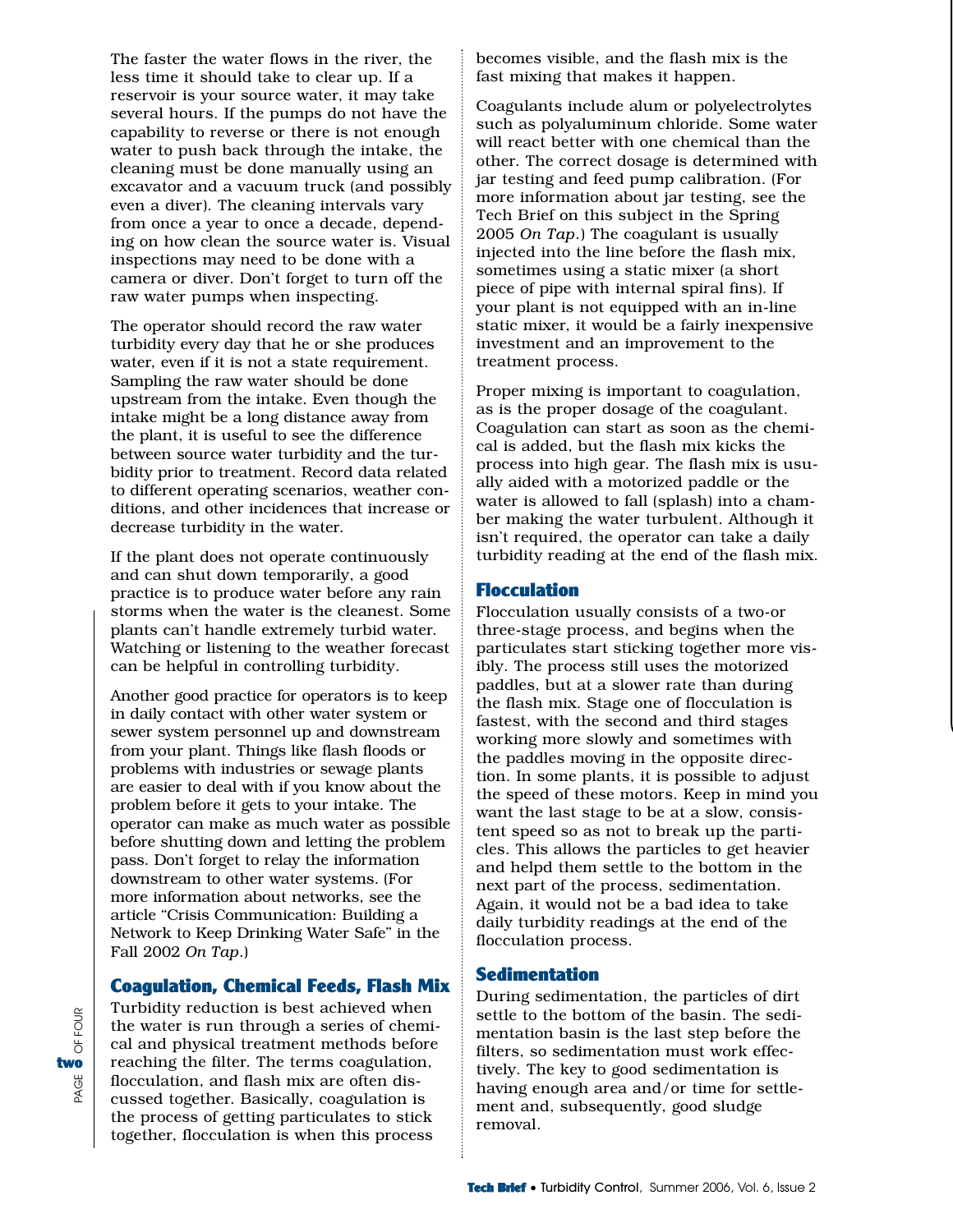# Summary of Optimization Monitoring and Performance Goals

### Minimum Data Monitoring Requirements

- Daily raw water turbidity
- Settled water turbidity at four-hour time increments from each sedimentation basin
- On-line (continuous) turbidity from each filter
- One filter backwash profile each month from each filter

# Individual Sedimentation Basin Performance **Goals**

- Settled water turbidity less than 2 NTU 95 percent of the time if raw water turbidity is greater than 10 NTU, or
- Settled water turbidity less than 1 NTU 95 percent of the time if raw water turbidity is less than or equal to 10 NTU

# Individual Filter Performance Goals

• Filtered water turbidity less than 0.10 NTU 95 percent of the time (excluding

15-minute period following backwashes) based on the maximum values recorded during four-hour time increments

- Maximum filtered water measurement of 0.30 NTU
- Initiate filter backwash immediately after turbidity breakthrough has been observed and before effluent turbidity exceeds 0.10 NTU
- Maximum filtered water turbidity following backwash of 0.30 NTU
- Maximum backwash recovery period of 15 minutes (i.e., return to less than 0.10 NTU)
- Maximum filtered water measurement of less than 10 particles (in the greater than 2 micron range) per milliliter (if particle counters are available)

# Disinfection Performance Criteria

• CT values to achieve required log inactivation of Giardia and viruses

Sludge at the bottom of the tank is usually scraped with a slow-moving blade to a sump and drain. Some settlement basins have a cone-shaped bottom to direct the sludge to a drain. It still may be necessary to drain the sedimentation basin and clean the sludge every five to 10 years, depending on the water quality. Some sedimentation basins have tube settlers (slanted tubes that help with contact area and time for settling). Sometimes baffling is used or can be added to help the sedimentation time.

At the end of the sedimentation period in each basin, record settled water turbidity at four-hour time increments. This practice helps judge the performance of the sedimentation basin(s). It is important for the sedimentation basin(s) to operate optimally so the filters do not get overworked and to make sure the filters can handle the incoming turbidity with no bleed-through of dirty water. Individual sedimentation basin performance goals are shown in Table 1 XXX.

### Filtration

Filtration is the last stage in turbidity control before the clear well. Most filters can handle a wide range of turbidity, but don't leave all the work up to them. The other processes—chemical mix, flash mix, coagulation, flocculation, and sedimentation must work optimally for the life of the filters and to provide a safety factor or cushion for lower turbidities. The less turbidity going into the filters means longer filter runs and longer filter-media life, which saves money. Individual filter performance goals are show in Table One.

The minimum data monitoring requirements for the filters are:

- On-line computer recorded (continuous when in operation) turbidity from each filter. If the water system only has two filters, the combined filter effluent can be monitored but it is recommended that each filter has individual monitoring.
- One filter backwash profile should be done each month from each filter. This is where the turbidity versus time is plotted on a graph when backwashing.

Some of the information above is mandated through each state's regulatory agency, which is derived from the Long Term 1 Enhanced Surface Water Treatment Rule (LT1ESWTR) and/or the Interim Enhanced Surface Water Treatment Rule IESWTR). (For more information about the LT1ESWTR and the IESWTR, see the Q&A in the Spring 2004 *On Tap*.)

Continuous turbidity monitoring equipment needs to be cleaned and calibrated on a regular basis. Check with the manufacturer to get maintenance and calibration schedules for turbidity equipment. You may have to order supplies for cleaning and calibration procedure ahead of time. Be advised that some if not all of the calibration standards have a shelf life.

Inspect the filter media at least every quarter. A few things an operator can do to inspect the filter on a regular basis include:

• Measure each filter bed thickness in at least six places spaced evenly in the filter bed. This will show any losses of filter media over time and an uneven media bed. Add media as necessary.